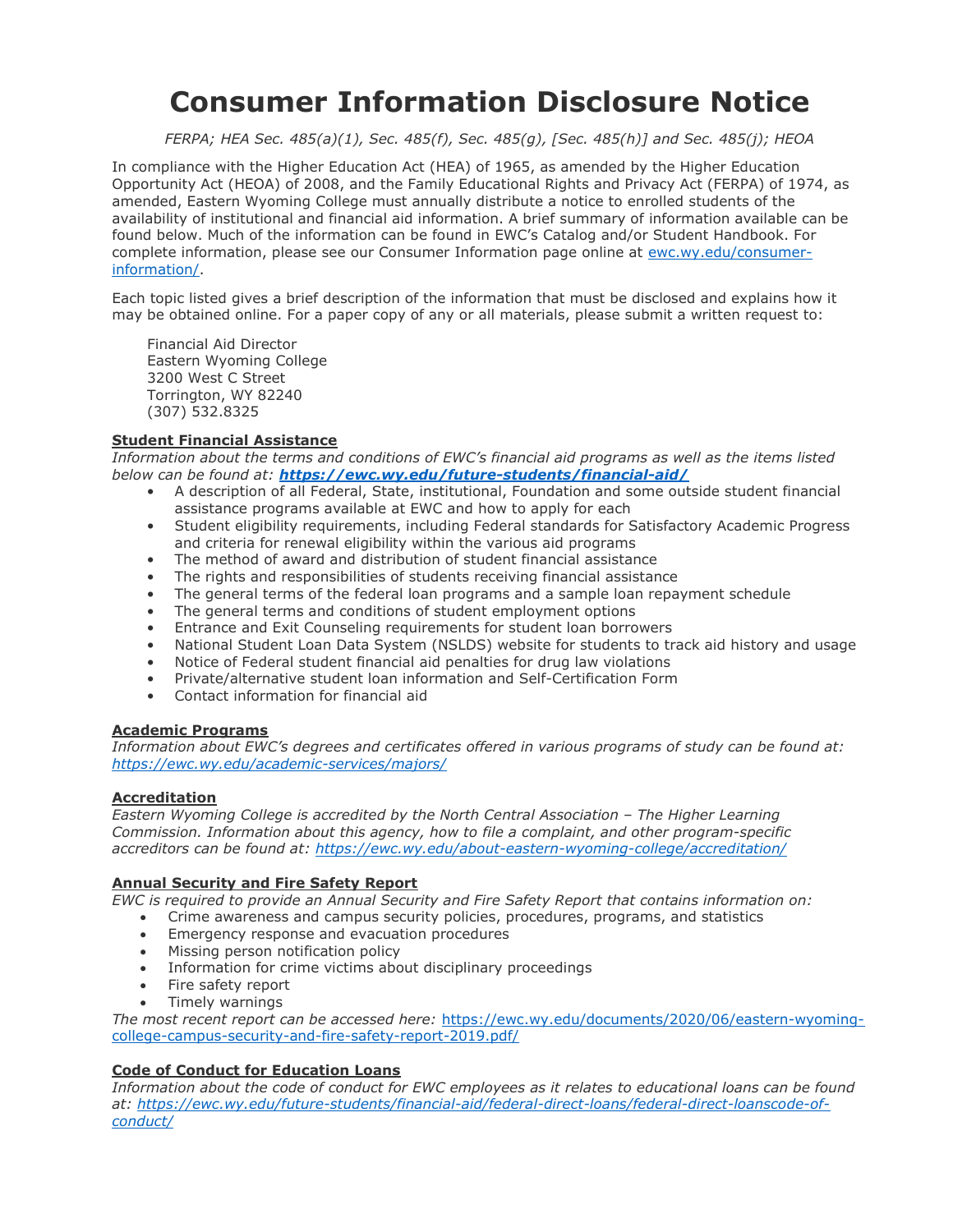## Copyright Policies

Information about copyright policies and peer-to-peer file sharing can be found in the student handbook and EWC Catalog. Each student is e-mailed notice annually through their EWC e-mail. There is information for Faculty located in the Faculty Handbook.

Handbook links are to 2019-2020 versions, but updated handbooks will be available online soon.

# Cost of Attendance

The 2020-2021 Tuition and Fees schedule, campus housing costs, and estimated budget examples for financial aid awarding purposes can be found here: https://ewc.wy.edu/admissions/2020-2021-tuitionfees/. See EWC's Catalog for course- and program-specific fees and special charges.

# Crime Log

EWC's Daily Crime Log contains a listing of crimes or alleged crimes and some suspicious circumstances that have been reported directly to the Campus Resource Officer, Vice President for Student Services, Torrington or Douglas Police Departments, Goshen or Converse County Sherriff's Departments, or Residence Life Director. View the 2020 Daily Crime Log.

## Disability Services

Contact Roger Humphrey for information about services for students with disabilities at 307.532.8257 or Roger.Humphrey@ewc.wy.edu.

## Drug and Alcohol Prevention, Programs, and Sanctions

Information about these topics can be found in the following resources:

- EWC's College Catalog
- EWC's Student Handbook
- EWC Residence Hall Handbook
- Annual Security and Fire Safety Report
- EWC Policies and Administrative Rules

It should also be noted that you could lose your eligibility to receive federal financial aid if you have been convicted for the possession or sale of illegal drugs. You can learn more about this when completing the Free Application for Federal Student Aid (FAFSA) or by reviewing information about "drug convictions" at: https://studentaid.ed.gov/sa/eligibility/criminal-convictions#drug-convictions

#### Equity in Athletics Report

EWC annually prepares the EADA Survey that reports on athletic participation, staffing, and revenue and expenses, categorized by men's and women's teams. The Survey is submitted to the U.S. Department of Education's Office of Postsecondary Education and is available here: https://ope.ed.gov/athletics/#/

## Family Education Rights and Privacy Act (FERPA)

Information on the Family Education Rights and Privacy Act of 1974, as amended and applicable to EWC, such as a student's right to review educational records, request to amend records, disclosure in the Student Information section: Eastern Wyoming College Notification of Rights under FERPA for Postsecondary Institutions. Learn about general FERPA information here: https://www2.ed.gov/policy/gen/guid/fpco/ferpa/index.html

#### Fire Log

To view a log of incidents reported as fire, see EWC's Annual Security and Fire Safety Report.

## Net Price Calculator

EWC's Net Price Calculator is an online cost estimating tool to assist families in planning for future educational expenses at EWC.

#### Student Activities

Information about available student activities can be found here: https://ewc.wy.edu/student-life/studentactivities-clubs/

## Student Body Diversity

Information about the diversity of the student body at EWC can be found at:

- EWC's Enrollment Summary Reports
- Integrated Postsecondary Education Data System NCES